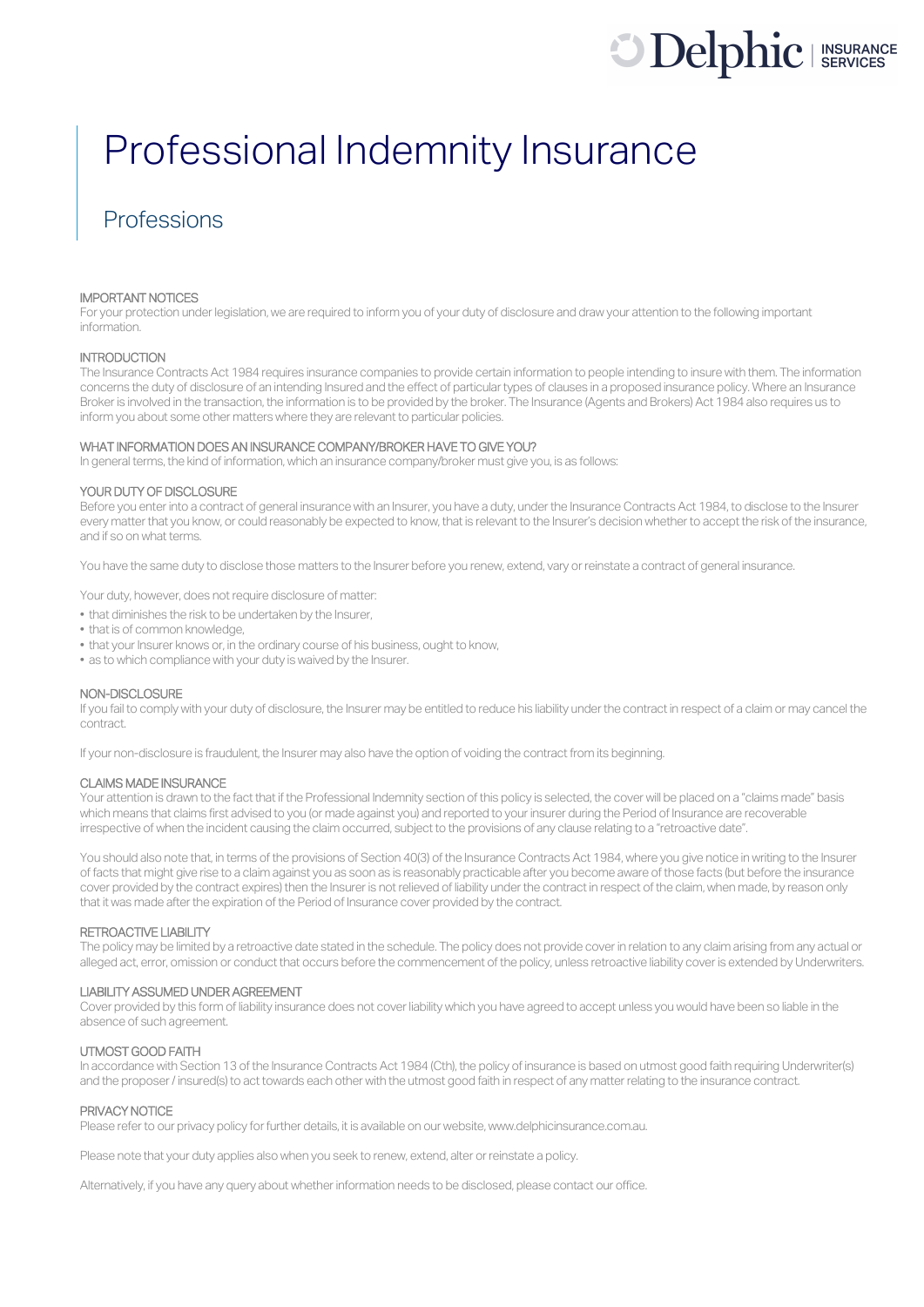

#### Insurance application form

The purpose of this application form is for us to find out more about you. You must provide us with all information which may be material to the cover you wish to purchase.and which may influence the insurers decision whether to insure you, what cover we offer you or the premium they charge you.

How to complete this form

The individual who completes this application form should be a senior member of staff at the company and should ensure that they have checked with other senior managers and colleagues responsible for arranging the insurance that the questions are answered accurately and as completely as possible. Once completed, please return this form to us signed and dated, as well as any additional documentation to support your proposal.

#### Section 1: Company Details

1.1 Please state the name and address of the principal company for whom this insurance is required. Cover is also provided for the subsidiaries of the principal company, but only if you include the data from all of these subsidiaries in your answers to all of the questions in this form.

|     | Company name:                                        |           |                                |  |  |
|-----|------------------------------------------------------|-----------|--------------------------------|--|--|
|     | Primary Address (Address, State, Postcode, Country): |           |                                |  |  |
|     | Website Address:                                     |           |                                |  |  |
|     |                                                      |           |                                |  |  |
| 1.2 | Date the business was established (DD / MM / YYYY):  |           |                                |  |  |
| 1.3 | Number of employees:                                 |           |                                |  |  |
| 1.4 | Date of company financial year end (DD / MM / YYYY): |           |                                |  |  |
| 1.5 | Are you GST registered?                              | Yes<br>Nο | If yes, please state your ABN: |  |  |

1.6 Please state your gross revenue in respect of the following years:

|                          | Last complete FY | Estimate for current FY | Estimate for next FY |
|--------------------------|------------------|-------------------------|----------------------|
| Domestic revenue:        |                  |                         |                      |
| USA revenue:             |                  |                         |                      |
| Other territory revenue: |                  |                         |                      |
| Total gross revenue:     |                  |                         |                      |
|                          |                  |                         |                      |

#### 1.7 For stamp duty purposes please provide a percentage breakdown of your estimated revenue by state or territory:

| NSW (%):          | VIC (%):        | QLD (%): | SA (%):  |  |
|-------------------|-----------------|----------|----------|--|
| WA (%):           | <b>FAS (%):</b> | NT (%):  | ACT (%): |  |
| $O'Seas$ $(\%)$ : | Total (%).      |          |          |  |

#### 1.8 Please provide details for the primary contact for this insurance policy:

| Contact name:  | Position:         |  |
|----------------|-------------------|--|
| Email address: | Telephone number: |  |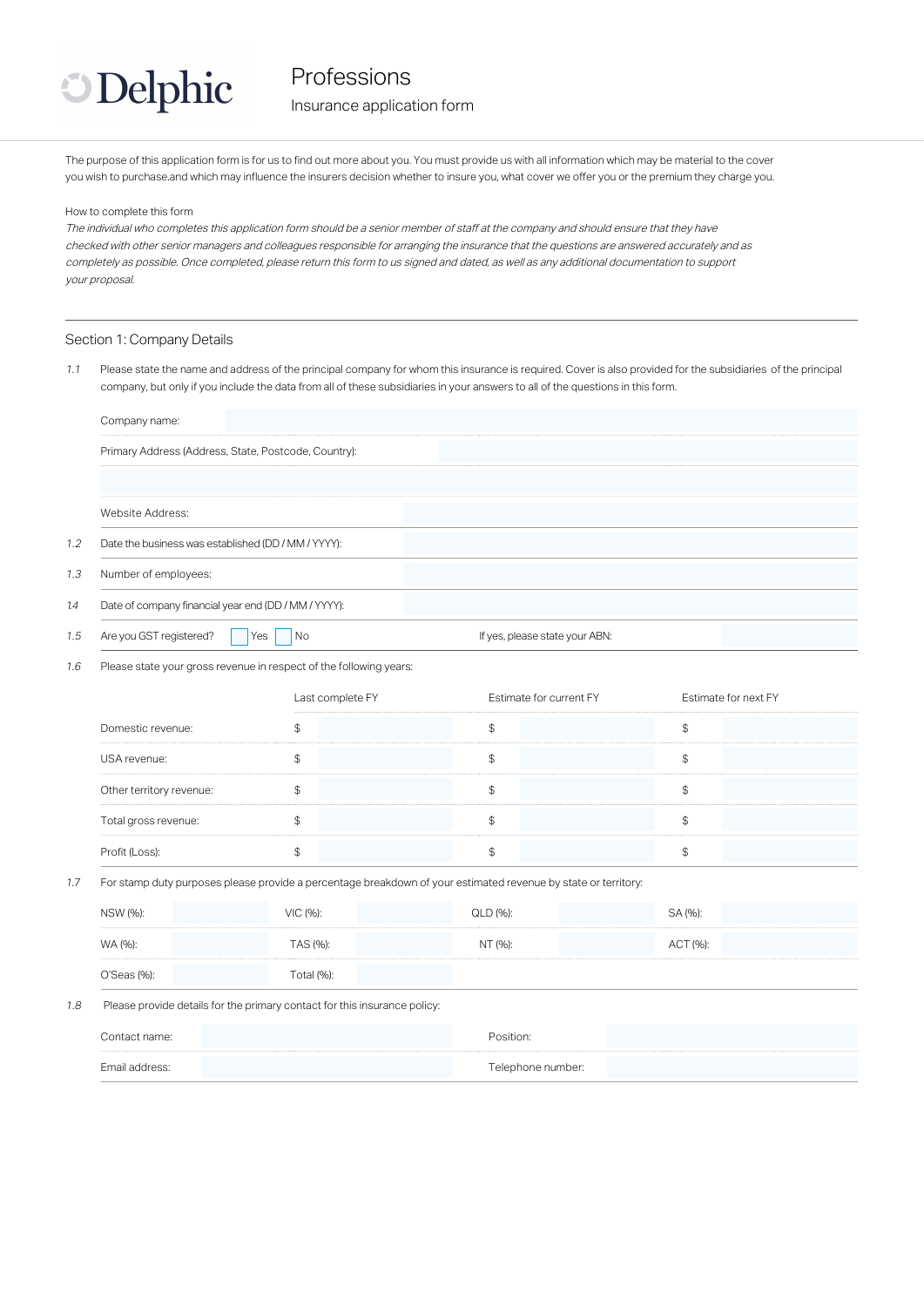

Insurance application form

#### Section 2: Activities

2.1 Please describe below the products and services supplied by your business:

2.2 Please provide an approximate breakdown of how your revenue is generated from your products and services:

| %<br>%<br>%<br>%<br>%<br><br><br>%<br><br>%<br><br><br><br>%<br>% | $\%$ |
|-------------------------------------------------------------------|------|
|                                                                   |      |
|                                                                   |      |
|                                                                   |      |
|                                                                   |      |
|                                                                   |      |
|                                                                   |      |
|                                                                   |      |
|                                                                   |      |
|                                                                   |      |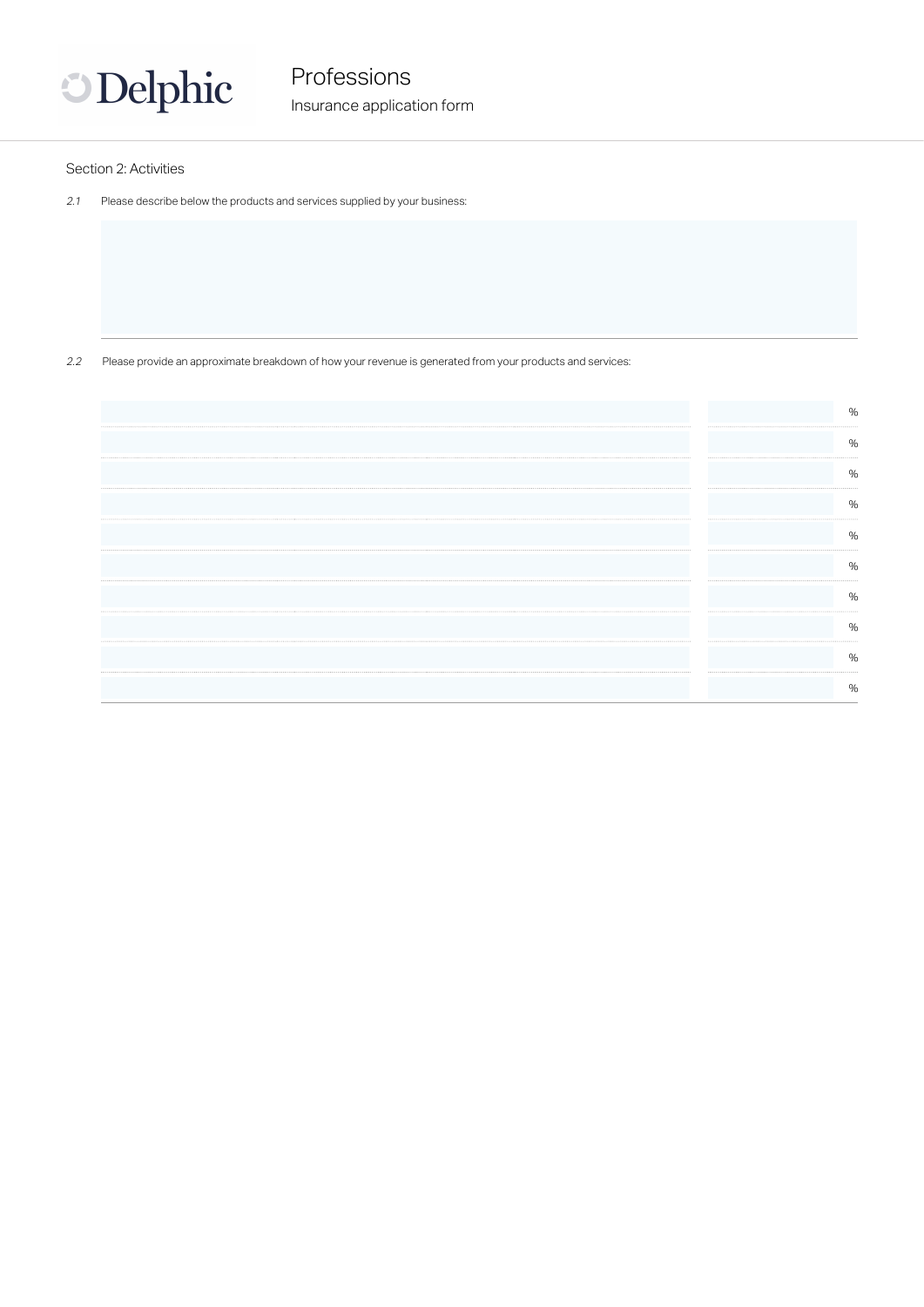

Insurance application form

#### Section 3: Contract & Risk Management Information

3.1 Please complete the following in respect of your three largest projects in the past three years:

| Name of client                                | Nature of work                                                                                              | Annual contract income                                                                                                         | Duration  |
|-----------------------------------------------|-------------------------------------------------------------------------------------------------------------|--------------------------------------------------------------------------------------------------------------------------------|-----------|
|                                               |                                                                                                             |                                                                                                                                |           |
|                                               |                                                                                                             |                                                                                                                                |           |
|                                               |                                                                                                             |                                                                                                                                |           |
|                                               |                                                                                                             |                                                                                                                                |           |
| Approximately how many customers do you have? |                                                                                                             |                                                                                                                                |           |
|                                               | Do you always carry out work under a written contract signed by every client?                               | Yes<br>No                                                                                                                      |           |
|                                               |                                                                                                             | Please describe how, if at all, you limit your liability for consequential loss or financial damages under a written contract: |           |
|                                               |                                                                                                             |                                                                                                                                |           |
|                                               |                                                                                                             |                                                                                                                                |           |
|                                               |                                                                                                             |                                                                                                                                |           |
|                                               |                                                                                                             |                                                                                                                                |           |
|                                               | Please describe your legal review process, if any, before entering into new contracts or agreements:        |                                                                                                                                |           |
|                                               |                                                                                                             |                                                                                                                                |           |
|                                               |                                                                                                             |                                                                                                                                |           |
|                                               |                                                                                                             |                                                                                                                                |           |
|                                               |                                                                                                             |                                                                                                                                |           |
| Do you employ subcontractors? If              | No<br>Yes                                                                                                   |                                                                                                                                |           |
| "yes", please state:                          |                                                                                                             |                                                                                                                                |           |
|                                               |                                                                                                             |                                                                                                                                |           |
|                                               |                                                                                                             | a) the approximate percentage of your revenue, in your current financial year, that will be paid to subcontractors (%):        |           |
|                                               | b) whether you sign reciprocal hold harmless agreements:                                                    | No<br>Yes                                                                                                                      |           |
|                                               | c) whether you ensure that contractors have their own errors and omissions and general liability insurance: |                                                                                                                                | No<br>Yes |
|                                               | If you answered "yes" to c) above, what is the limit of liability that subcontractor must purchase? \$      |                                                                                                                                |           |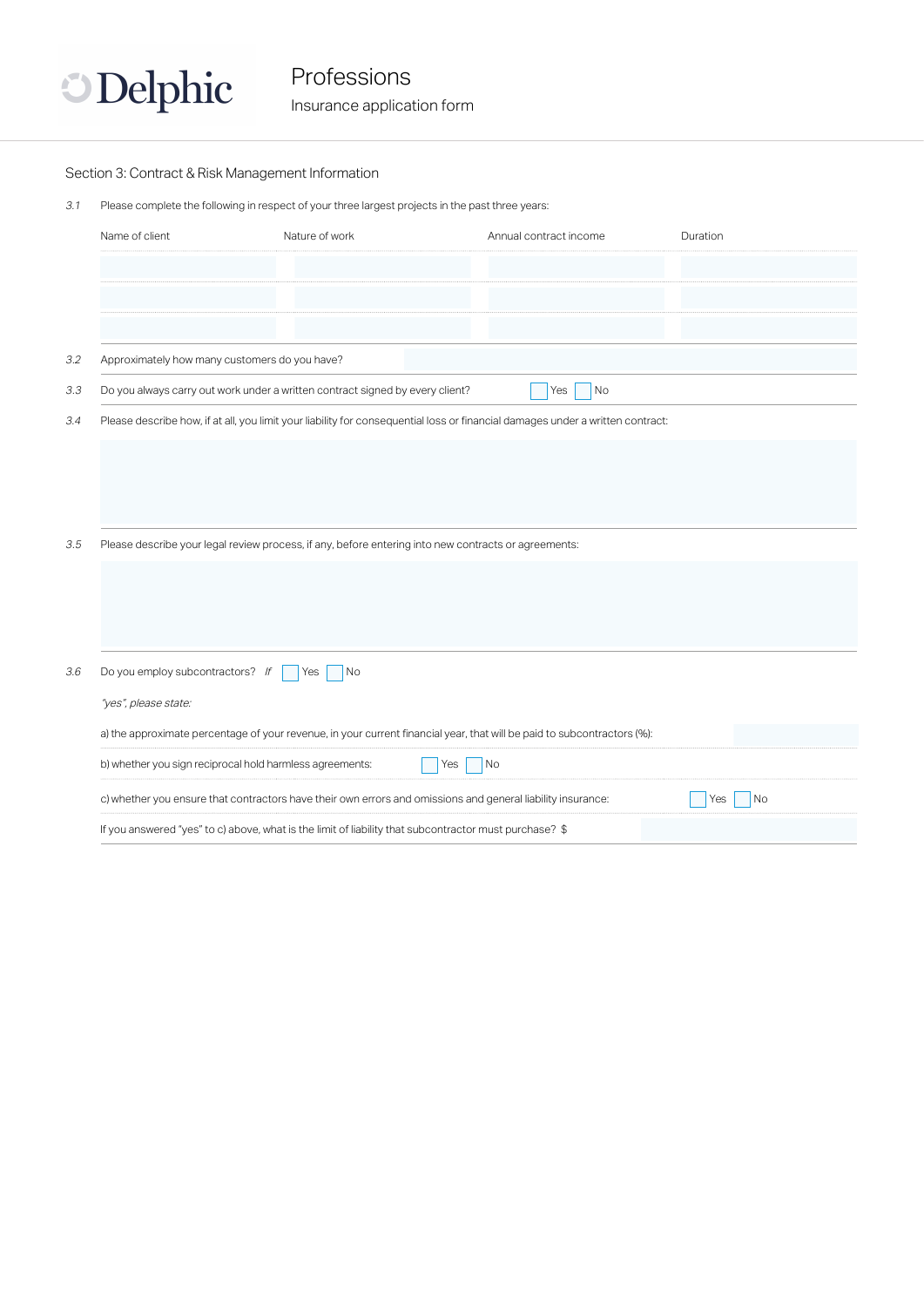

#### Insurance application form

#### Section 4: Property Cover

If you require property cover, you can find a business pack proposal form at www.delphicinsurance.com.au/proposals

#### Section 5: Claims Experience

5.1 Please state whether you are aware of any incident:

| a) which may result in a claim under any of the insurance for which you are applying to purchase in this application form:                                      |  |  |  |  |  |
|-----------------------------------------------------------------------------------------------------------------------------------------------------------------|--|--|--|--|--|
| b) which resulted in legal action being made against any of the companies to be insured within the last 5 years:                                                |  |  |  |  |  |
| c) or cease and desist orders been made against you;                                                                                                            |  |  |  |  |  |
| d) which resulted in a partner or director being found guilty of any criminal, dishonest or fraudulent activity or been investigated by<br>any regulatory body? |  |  |  |  |  |

If you have answered "yes" to any of the above then please describe the incident, including the monetary amount of the potential claim or the monetary amount of any claim paid or reserved for payment by you or by an insurer. Please include all relevant dates, including a description of the status of any current claim which has been made but has not been settled or otherwise resolved.

5.2 Please provide details of your current Professional Indemnity insurance, if applicable, and what you require for the next year of insurance:

|                             | Retroactive date<br>(MM / YY)                                                                                                           | Effective date<br>(MM / YY) | Limit | Deductible | Premium | Insurer |
|-----------------------------|-----------------------------------------------------------------------------------------------------------------------------------------|-----------------------------|-------|------------|---------|---------|
| Current:                    |                                                                                                                                         |                             |       |            |         |         |
| Required:                   |                                                                                                                                         |                             |       |            | N/A     | N/A     |
|                             | Please provide details of your current General Liability insurance, if applicable, and what you require for the next year of insurance: |                             |       |            |         |         |
|                             |                                                                                                                                         | Effective date<br>(MM/YY)   | Limit | Deductible | Premium | Insurer |
| Current:                    |                                                                                                                                         |                             |       |            |         |         |
| Required:                   |                                                                                                                                         |                             |       |            | N/A     | N/A     |
|                             | Please tick whether you require quotes for any of the following covers:                                                                 |                             |       |            |         |         |
| Cyber and Privacy Liability |                                                                                                                                         |                             |       |            |         |         |
| Management Liability        |                                                                                                                                         |                             |       |            |         |         |
|                             |                                                                                                                                         |                             |       |            |         |         |